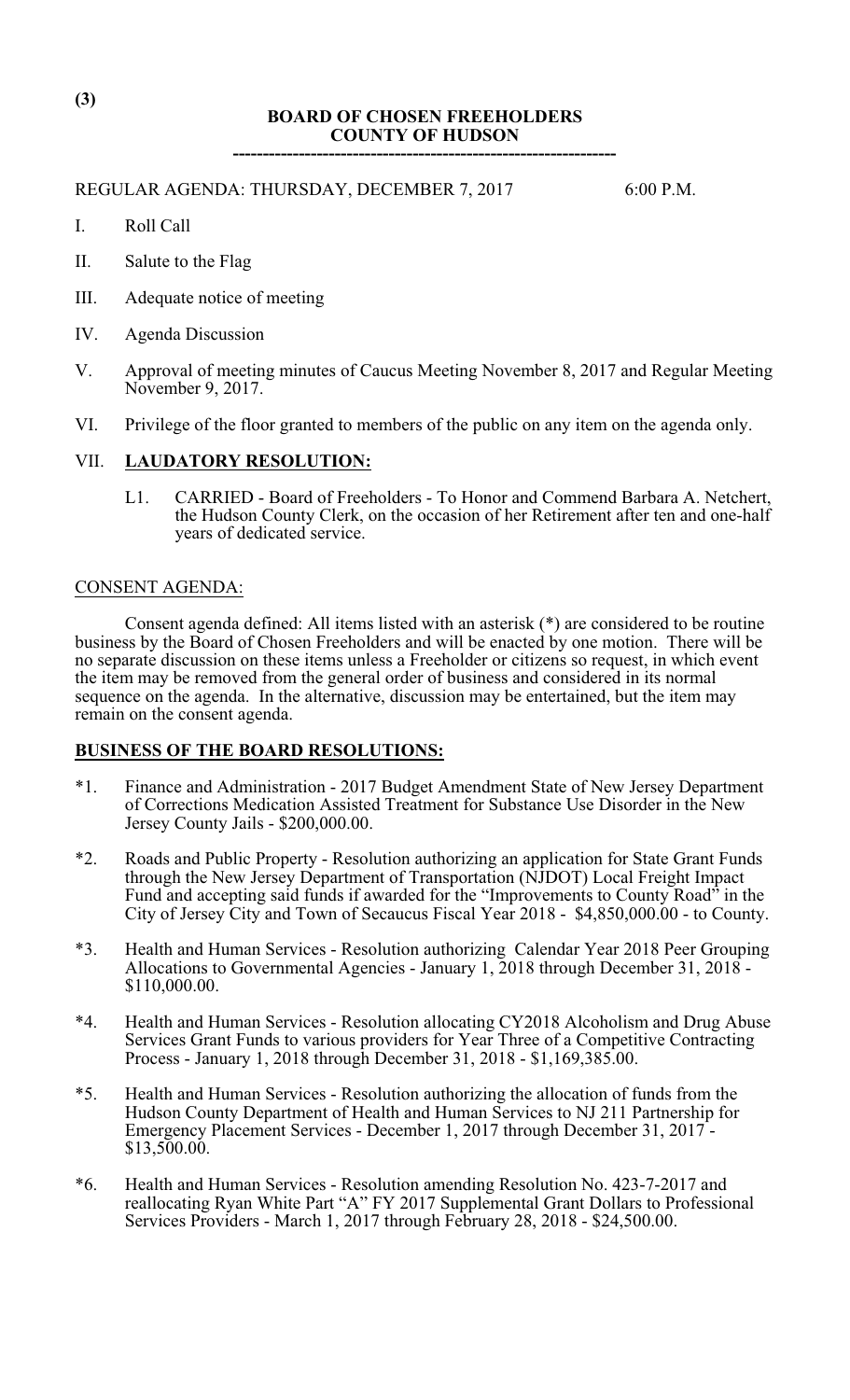- \*7. Health and Human Services Resolution for authorization to amend Resolution No. 749- 12-2016 to extend Peer Grouping Contracts for two (2) months - January 1, 2018 through February 28, 2018 - \$32,142.00.
- \*8. Prosecutor Resolution amending Resolution No. 690-11-2016 to reflect the State's reduced grant award and special conditions for the Sexual Assault Nursing Examiners and the Sexual Assault Response Team (SANE/SART) Program on behalf of the Prosecutor's Office - \$26,407.00.
- \*9. Corrections Resolution amending Resolution No. 173-3-2017 and de-obligating \$110,000.00 from two (2) vendors and re-obligating these funds to Most Excellent Way of Living Life Center for the provision of Housing Services on behalf of the Hudson County Corrections and Rehabilitation Center - November 1, 2017 to March 31, 2018 -  $$110,00.00.$
- \*10. Finance and Administration Resolution authorizing an Agreement Non Fair and Open for maintenance and support for Fund Accounting and Web Support for Hudson County's Financial System Platforms Municipal Software, Inc. - \$41,200.00.
- \*11. Parks Resolution authorizing payment to DuraBrite Lighting Solutions for the purchase of DuraBrite Mini-Flood Lights for the Hudson County Parks Department - \$4,050.00.
- \*12. Roads and Public Property Resolution approving a Non-Fair and Open Contract with Virtra Systems, Inc. for the Annual Service Agreement of the current Virtra Systems Simulator for training of the County Law Enforcement Agencies on Situational Awareness on behalf of the Office of Emergency Management - September 30, 2017 to September 29, 2018 - \$21,793.00.
- \*13. County Clerk Resolution approving a yearly licensing fee Non-Fair and Open with Dominion Voting Systems, Inc. for the Win Eds Software System - January 1, 2018 to December 31, 2018 - \$46,538.85.
- \*14. Superintendent of Elections Resolution approving a Non-Fair and Open Contract with Dominion Voting Systems, Inc. for the annual purchase of voting machine parts for the voting machines used in the 2017 School Board, Primary and General Elections on behalf of the Superintendent of Elections - January 1, 2017 to December 31, 2017 - \$25,000.00.
- \*15. Law Resolution awarding Professional Services Contracts Non-Fair and Open to Legal Services of New Jersey, Inc. and American Friends Services Committee - \$54,000.00.
- \*16. Corrections Resolution approving a Non-Fair and Open Extraordinary Unspecifiable Services Contract with Fowler Equipment Company, Inc. for the maintenance and repair of washing machines and dryers at the Hudson County Correctional Center - \$25,000.00.
- \*17. Corrections Resolution awarding a Non-Fair and Open Contract with Toshiba Business Solutions for repair and supply of ribbons for the Data Card System Reader on behalf of the Hudson County Department of Corrections and Rehabilitation Center - November 11, 2017 to November 14, 2018 - \$2,399.00.
- \*18. Corrections Resolution awarding Educational Services Contract Non-Fair and Open to Thurman Muhammad Hudson County Correctional Center and the Hudson County Meadowview Psychiatric Hospital - \$26,500.00.
- \*19. Corrections Resolution authorizing payment to Morpho Trak, LLC. for the support and maintenance of Proprietary Computer Hardware and Software - January 1, 2018 to December 31, 2018 - \$18,984.03.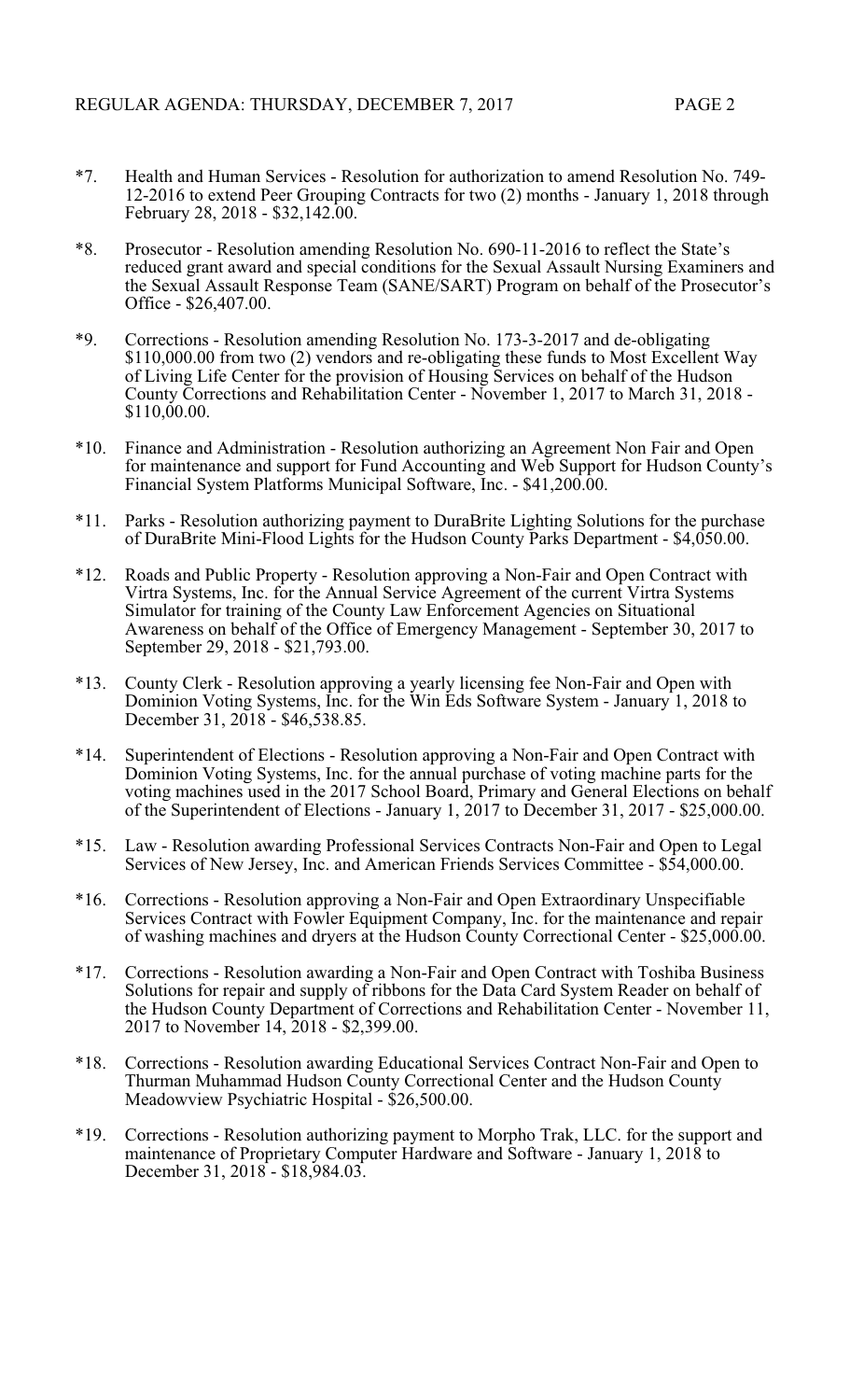\*20. Purchasing - Approve Purchasing Agent's award, purchases made under State Contracts:

|    | <b>VENDOR</b>                                     | <b>COMMODITY</b>                                                                                                                                                        | <b>AMOUNT</b> | <b>DEPT</b>                   |
|----|---------------------------------------------------|-------------------------------------------------------------------------------------------------------------------------------------------------------------------------|---------------|-------------------------------|
| a. | <b>Craftmaster Hardware</b><br>Northvale, N.J.    | Folger Lock Parts and<br>Accessories                                                                                                                                    | \$11,930.30   | Correctional<br>Center        |
| b. | Dell Marketing<br>Pittsburgh, PA                  | <b>Extended Warranty for</b><br><b>Hardware Main Servers</b><br>Used for Computerized<br>Records Management<br>Systems (Register's<br>Office - \$17,355.60)             | \$57,906.75   | Register's<br>Office          |
|    |                                                   | AX/License/Support<br>Software Renewal<br>(Surrogate's Office<br>\$8,925.87                                                                                             |               | Surrogate's<br>Office         |
|    |                                                   | Purchase Equipment to<br>Run and Assist in the<br>Implementation of WIN-<br>WAM Program for the Office<br>of Weights & Measures<br>(Sheriff's Office $$31,625.28$ )     |               | Sheriff's<br>Office           |
| c. | Kaldor Emergency<br>Lights, LLC<br>Marlboro, N.J. | Vehicle Emergency<br>Response Equipment<br>Lights and Sirens                                                                                                            | \$5,724.12    | Prosecutor's<br>Office        |
| d. | Konica Minolta<br>Ramsey                          | Copier Maintenance,<br>Repairs, Parts and<br>Supplies                                                                                                                   | \$20,000.00   | Various                       |
| e. | Kyocera/Duplitron, Inc.<br>Roselle, N.J.          | Copier Maintenance,<br>Repairs, Parts and<br>Supplies                                                                                                                   | \$25,000.00   | Various                       |
| f. | Lawmen Supply<br>Pennsauken, N.J.                 | <b>Purchase Carbine</b><br>Rifles with Military<br><b>Grade Optical Sights</b><br>for SWAT Team                                                                         | \$15,295.00   | Prosecutor's<br>Office        |
| g. | **SHI International<br>Somerset, N.J.             | <b>Purchase Evidence</b><br><b>Module Licensed</b><br><b>Software (Prosecutor's</b><br>Office \$74,500.00)                                                              | \$195,393.50  | Prosecutor's<br><b>Office</b> |
|    |                                                   | <b>Annual Licensing</b><br><b>Maintenance for</b><br><b>Electronic Medical</b><br><b>Administration Records</b><br><b>Software (Correctional</b><br>Center \$70,925.00) |               | Correctional<br>Center        |
|    |                                                   | <b>Purchase Sophos Enpoint</b><br>eXploit Prevention Software<br>(Data Processing \$20,468.50)                                                                          |               | Data<br><b>Processing</b>     |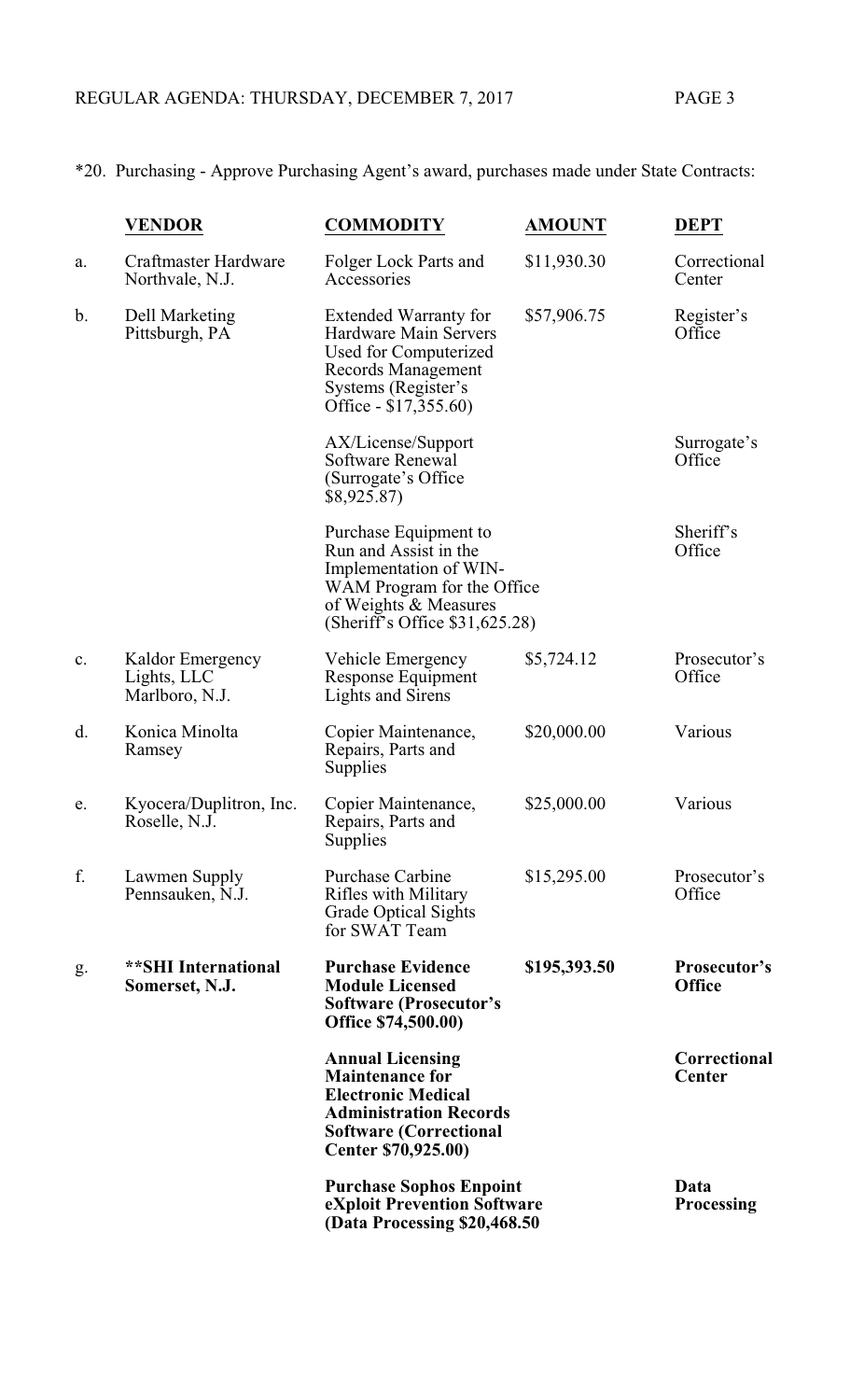|                | <b>VENDOR</b>                                                                  | <b>COMMODITY</b>                             | <b>AMOUNT</b>                        | <b>DEPT</b>                   |
|----------------|--------------------------------------------------------------------------------|----------------------------------------------|--------------------------------------|-------------------------------|
|                | <b>Purchase InfoScan</b><br><b>Module (Prosecutor's Office</b><br>\$29,500.00) |                                              | <b>Prosecutor's</b><br><b>Office</b> |                               |
| h.             | <b>Slack Environment</b><br>Kenilworth, N.J.                                   | <b>Fuel Tank Repairs</b><br>And Service      | \$10,000.00                          | Roads &<br>Public<br>Property |
| $\mathbf{i}$ . | <b>Stewart Industries</b><br>Burlington Township, N.J. Service and Supplies    | Copier Maintenance,                          | \$40,000.00                          | Various                       |
| j.             | <b>Verizon Wireless</b><br>Wallingford, CT                                     | Cellular Telephone<br>Services and Equipment | \$30,000.00.                         | Various                       |
|                |                                                                                | <b>TOTAL</b>                                 | \$411,249.67                         |                               |

#### **\*\* Denotes: Minority Vendor**

\*21. Purchasing - Purchases made under the Educational Services Commission of New Jersey Pricing System, formally known as "The Middlesex Regional Educational Services Commission."

| <b>VENDOR</b> | COMMODITY | MOUNT<br>А | $DEP^{\pi}$ |
|---------------|-----------|------------|-------------|
|               |           |            |             |

a. **\*\*\*Murray Paving Paving of Basketball \$2,923,007.55 Parks Court #4 at Lincoln Park (Parks \$73,865.89)**

> **Paving of Basketball Court #5 at Lincoln Park (Parks \$64,805.22)**

**Paving of Basketball #6 at Lincoln Park (Parks \$71,985.19)**

**Paving of Basketball Court #7 at Lincoln Park (Parks \$73,722.77)**

**Paving of Bench Area at Mercer Park (Parks \$12,058.01)**

**Paving of Basketball Courts at Mercer Park (Parks \$83,662.51)**

**Paving of Walking Paths at Mercer Park (Parks \$56,418.05)**

**Paving of Sidewalks at James J. Braddock/ North Hudson Park (Parks \$10,344.91)**

**Paving Inner Perimeter Correctional Security Fence Area Center (Correctional Center \$33,925.34**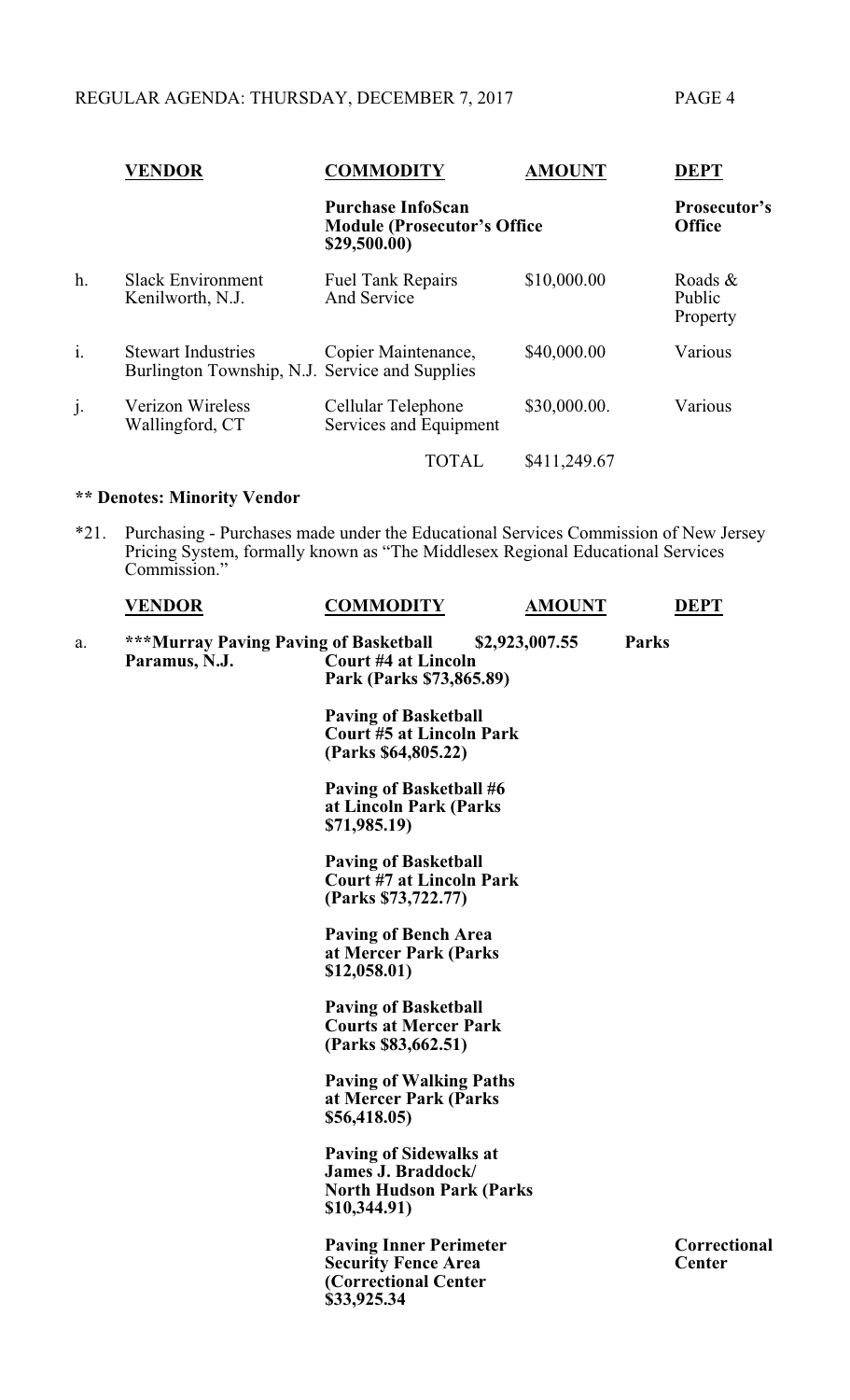|    | <b>VENDOR</b>                   | COMMODITY                                                                                               | <b>AMOUNT</b>                                                                                                                          | <b>DEPT</b>                          |
|----|---------------------------------|---------------------------------------------------------------------------------------------------------|----------------------------------------------------------------------------------------------------------------------------------------|--------------------------------------|
|    |                                 | \$43,995.18)                                                                                            | <b>Replacement of Concrete</b><br><b>Pavers at the Entrance of</b><br><b>Hudson County Plaza</b><br><b>(Roads and Public Property)</b> |                                      |
|    |                                 | <b>To Convert A-POD</b><br>for an Inmate Medical<br><b>Unit (Correctional Center</b><br>\$2,398,224.48) |                                                                                                                                        | <b>Correctional</b><br><b>Center</b> |
| b. | Jesco, Inc.<br>Piscataway, N.J. | Repair Leaf Vacuum<br>Machine (Parks \$13,206.49)                                                       | \$13,206.49                                                                                                                            | Parks                                |
|    |                                 | TOTAL                                                                                                   | \$2,936,214.04                                                                                                                         |                                      |

# **\*\*\*Denotes: SBE**

\*22. Purchasing - Purchases made under Union County Cooperative Pricing System:

|    | <b>VENDOR</b> | <b>COMMODITY</b><br><b>AMOUNT</b>  | <b>DEPT</b>     |
|----|---------------|------------------------------------|-----------------|
| a. | * Johnston    | Renewal - County Wide \$127,849.00 | Roads and       |
|    | Communication | <b>Private Branch Exchange</b>     | <b>Public</b>   |
|    | Kearny, N.J.  | (PBX) Telephone System             | <b>Property</b> |
|    |               | <b>Maintenance Contract</b>        |                 |
|    |               |                                    |                 |

TOTAL \$127,849.00

# **\*Denotes: Hudson County Vendor**

- \*23. Purchasing Approve Purchasing Agent's Awards:
	- a. DEFEATED
	- b. To purchase new 2016 (or newer model) Adult Mini Buses that will Accommodate Ten Ambulatory Passengers and two Wheelchairs (Health and Human Services) two (2) replies - Alliance Bus Group, Inc. - contract shall not exceed \$287,190.00.
	- c. CONTRACT EXTENSION Portable X-Ray, Ultrasound & Mobile EKG Service at Meadowview Psychiatric Hospital and the Hudson County Chest Clinic - December 12, 2017 to March 11, 2018 - (County reserves the right to terminate upon 7 days notice) - Symphony Diagnostic Services, No. 1, Inc.
	- d. BID REJECTION Portable X-Ray, Ultrasound and EKG Mobile Services at Hudson County Meadowview Psychiatric Hospital and Hudson County Chest Clinic.
	- e. BID REJECTION Youth Services Commission Competitive Contracting RFP Rejection of Received Proposals by Reason of Administrative Error.
- 24.

25

26.